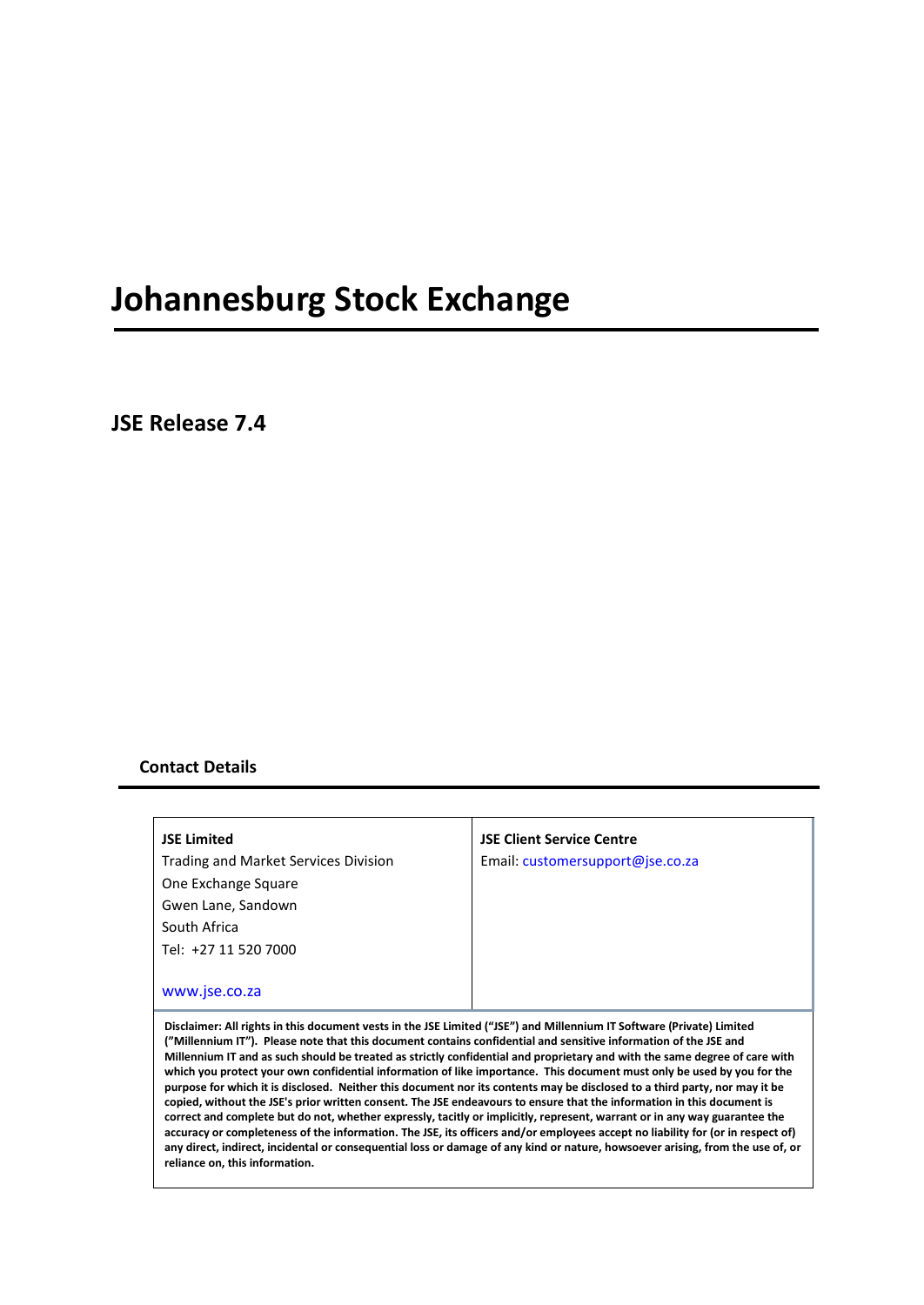# **Overview**

This document serves to provide a summary overview of the enhancements and changes that will be included in Release 7.4 of the Trading and Information System for the Equity Market (EQM), Equity Derivative Market (EDM) and the Currency Market (FXM).

The go-live of version 7.4 has been moved to 16 July 2022 during the PTW and effective in production on 18 July 2022.

Release 7.5 will be communicated in a separate Release document.

**All changes marked with an asterisk (\*) have a conformance impact.** Volumes 201 and 202 will be updated in due course.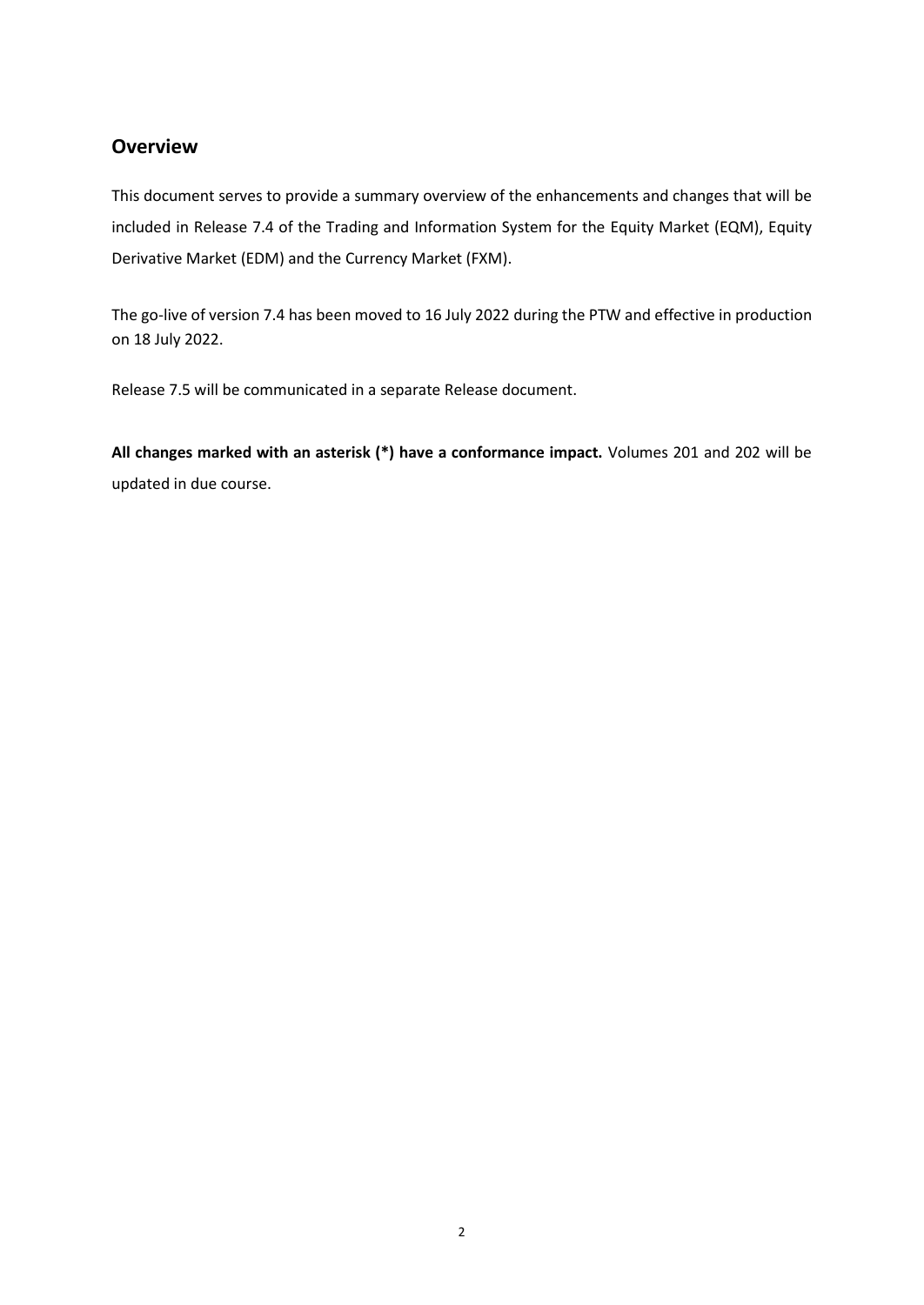# **CHANGES OR ENHANCEMENTS:**

## **1.1 News Gateway Enhancements (All Markets) – version 7.4**

- The JSE will be enhancing the News Gateway to replace one component that is responsible for News processing.
- The News message disseminated via Regulatory News Feed will now be directly mapped from the NewsML message received by the Trading engine.
- **All SENS Subscribers are therefore requested to conduct testing of the corrected SENS service in the CTS Release (2A) environment by no later than the end of June 2022. This testing is to ensure that the service remains backward compatible and does not negatively impact any of our Subscribers.**

# **1.2 Fix to Trade Report Submission Request Transact Time (All Markets) – version 7.4**

- Currently Post Trade Gateway Users are allowed to submit the following two formats for 'Transact Time' field
	- o YYYYMMDD-HH:MM:SS.sss
	- o YYYYMMDD-HH:MM:SS.uuuuuu
- The JSE has deployed a fix to ensure that for either of the above formats the SS.sss and SS.uuuuuu portions from the client submitted 'Transact Time' will be defaulted to 00.000000
- This is to align to the documented behaviour.

# **1.3 Mandatory: Notice of removal of version 1 protocol for Native Basic Gateway (EQM)\* - Currently available in system**

- With a previous release the JSE updated Volume 01 Native Trading Gateway in October 2020 with the introduction of two login versions.
- This change will now become relevant to all clients as the JSE prepares to migrate all users to protocol version 2 as the base version.
- This is in anticipation of future releases that will require the JSE to introduce a version 3 protocol.
- Please refer to the Appendix of the relevant changes that are required taken from the previous release notes.
- **Clients are hereby notified to make these changes which can be performed on the current JSE CTS Production and CTS Release environments in anticipation of the removal of the protocol version 1 by 1 July 2022. This will mean only protocol version 2 logins will be accepted and relevant messages pertaining to version 2 will apply.**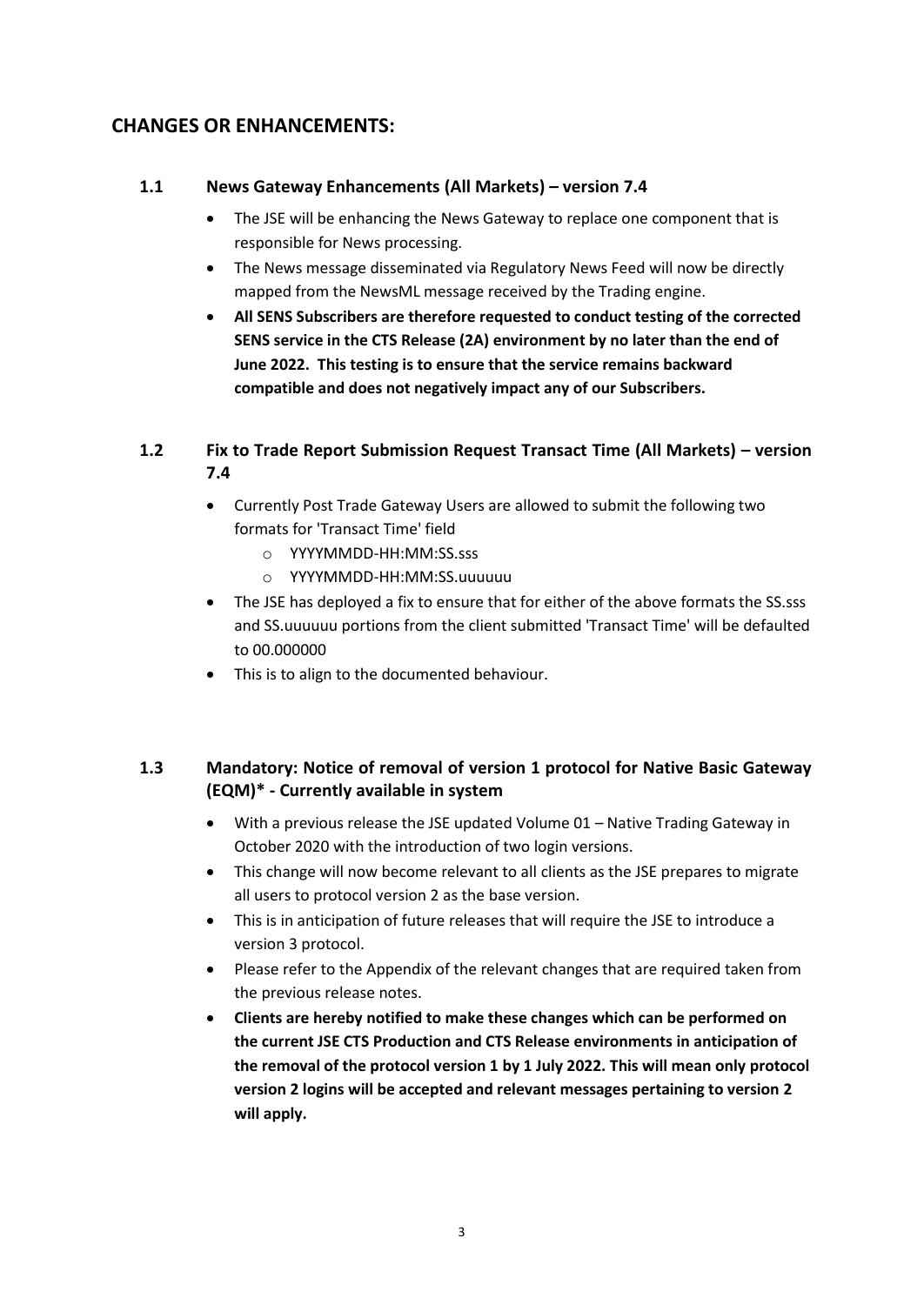# **1.4 Splitting of Volume 01 – Native Trading Gateway in Equity and Derivative Volumes (All Markets)**

- As per client requests the Volume 01 Native Trading Gateway has many details in it and is quite lengthy, incorporating the Equity Market and Derivative Market information.
- Hence, the documents will be split into two volumes:
	- o Volume 01**E** Native Trading Gateway
	- o Volume 01**D** Native Trading Gateway

With 01E representing the Equity Market documentation and 01D representing the Currency and Equity Derivative Market.

• The combined Volume 01 will remain on the website for an extended period until all users have fully transitioned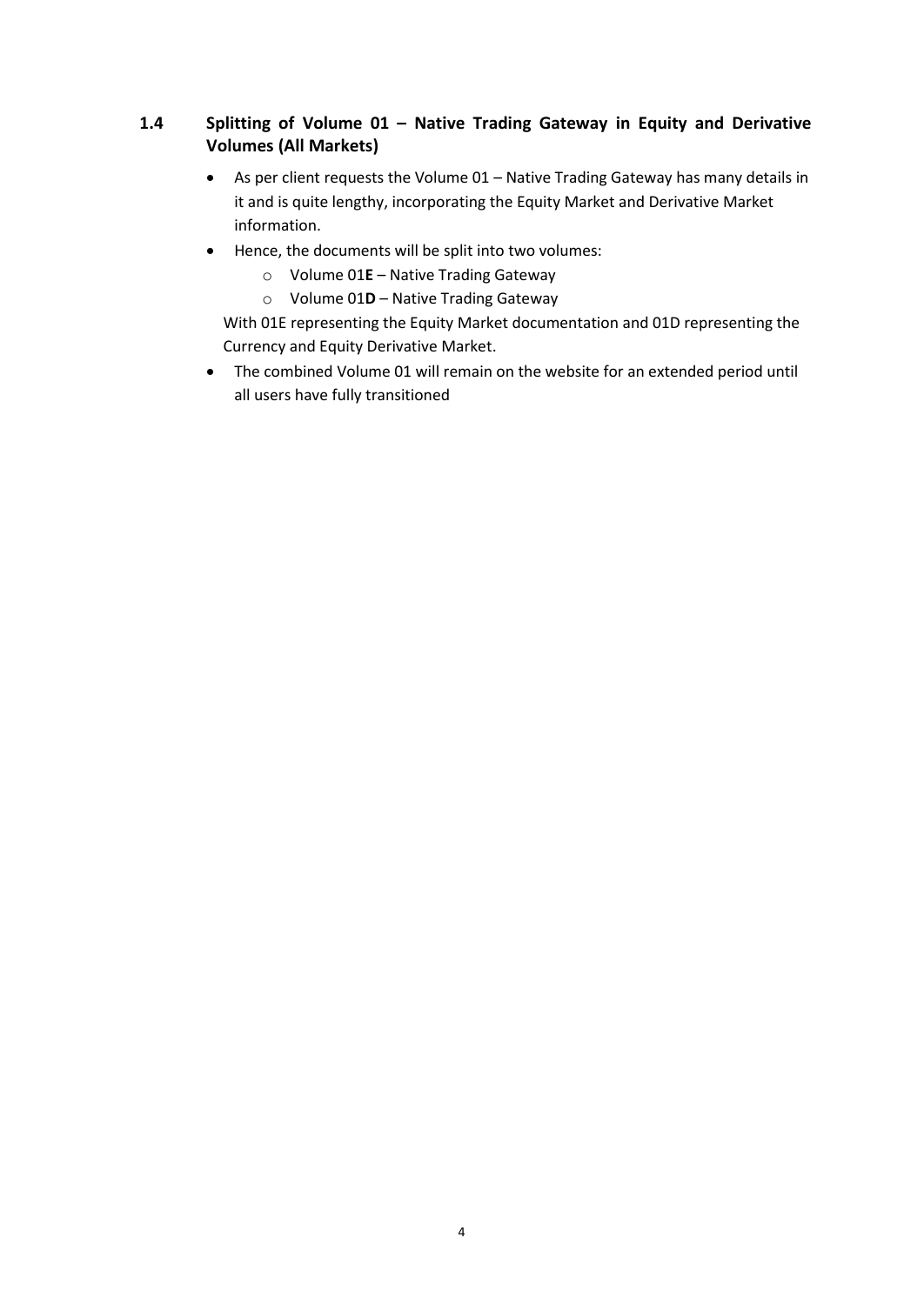# **APPENDIX**

## **1.1 Distinguishing Hidden Qty executions vs Visible Qty executions – Icebergs Enhancements (EQM)\***

• The relevant changes to the Native Basic Gateway will only be introduced to the Native Protocol version 2 – please see the below for details of the API changes.

• Clients intending to utilize this functionality will be required to log into the system using value '2' for the "Protocol version' field in the Native Gateway 'Log on' message.

• Clients who will not be using this functionality can continue to log on to the Default protocol Version (Version '1').

- Executions on the On book to be distinguishable based on
	- Visible Trade
	- Hidden Trade
	- Pegged order Trade

• Allowing for the identification of hidden quantity executions and visible quantity executions

- API document changes:
	- Volume 01 Native Trading Gateway
	- Volume 02 Trading Gateway (FIX 5.0 SP2)
	- Volume 03 Post Trade Gateway (FIX 5.0 SP2)
	- Volume 04 Drop Copy Gateway (FIX 5.0 SP2)

## **A: Icebergs: [Distinguishing Hidden Qty executions vs visible Qty executions](https://confluence.millenniumit.com/display/JSEDOC/JSE-21986+Distinguishing+Hidden+Qty+executions+vs+visible+Qty+executions)**

A new field will be introduced to the following gateways that will flag whether the 'Executed Quantity' was 'Visible', 'Hidden' or a 'Pegged Order Execution'.

#### **Volume 01 – Native Trading Gateway**

A new field 'TypeofTrade' will be introduced to the Execution Report message

Indicates whether the executed portion is visible or hidden. Valid only if ExecType (150) = F. Ignore value in all other cases

| <b>Value</b> | <b>Meaning</b>                                                       |
|--------------|----------------------------------------------------------------------|
|              | Visible                                                              |
|              | The executed portion was passive and visible when the trade occurred |
|              | Hidden                                                               |
|              | The executed portion was passive and hidden when the trade occurred  |
|              | Not specified (ie. Ignore this field)                                |
|              | The executed portion was aggressive when the trade occurred          |
|              | Pegged                                                               |
|              | The executed portion was passive and pegged when the trade occurred  |

#### **Volume 02 – Trading Gateway (FIX 5.0 SP2)**

A new field 'TypeofTrade' will be introduced to the Execution Report message

#### **Execution Report**